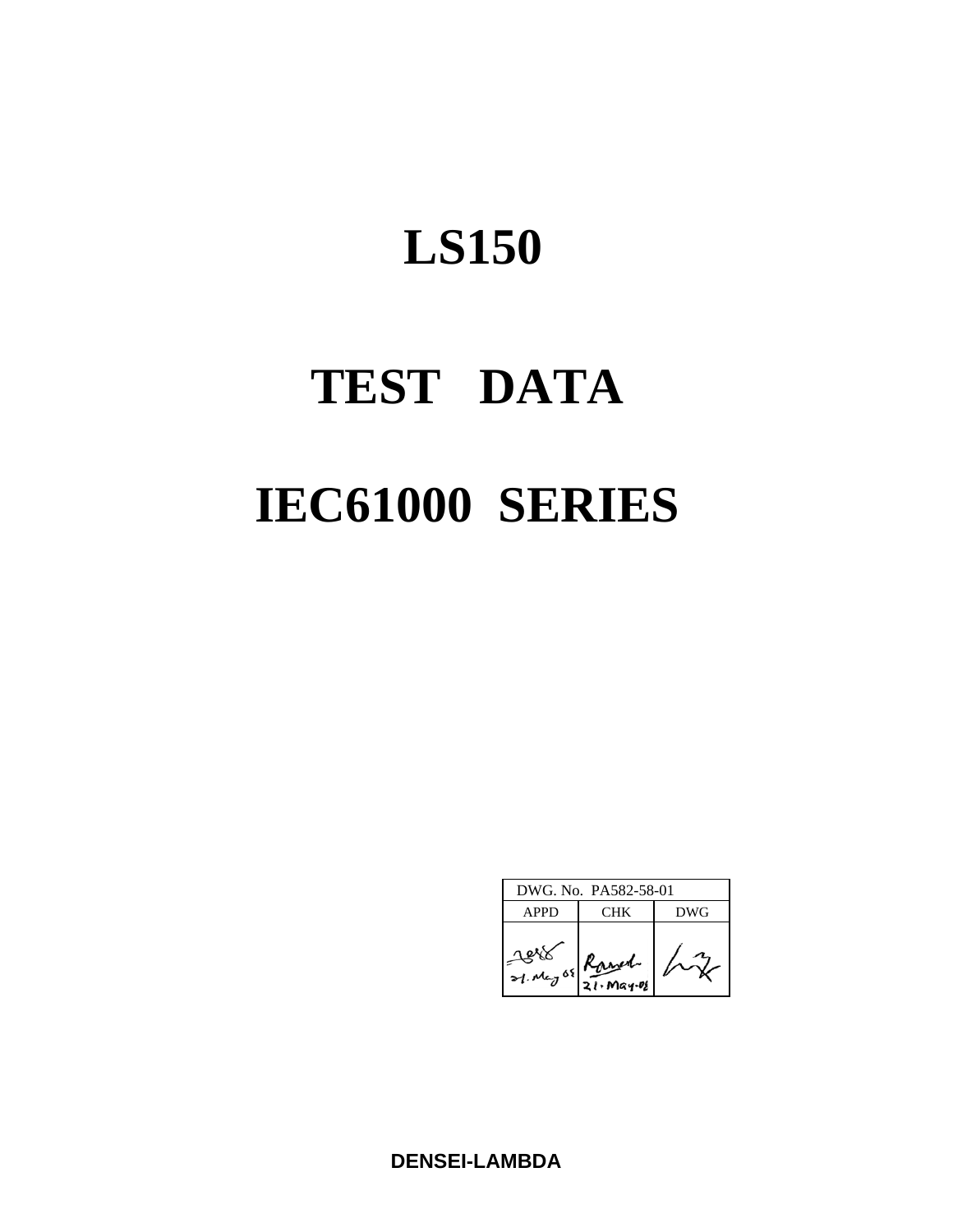# **INDEX**

|    |                                                                                           | $R-1$ |
|----|-------------------------------------------------------------------------------------------|-------|
|    | 2. Radiated Radio-Frequency Electromagnetic Field Immunity Test (IEC61000-4-3)            | $R-3$ |
|    |                                                                                           | $R-5$ |
|    |                                                                                           | $R-6$ |
| 5. | Conducted Disturbances Induced by Radio-Frequency Field Immunity Test<br>$(IEC61000-4-6)$ | $R-7$ |
|    |                                                                                           | $R-8$ |
|    | 7. Voltage Dips, Short Interruptions Immunity Test (IEC61000-4-11)                        | $R-9$ |

※ Test results are typical data. Nevertheless the following results are considered to be actual capability data because all units have nearly the same characteristics.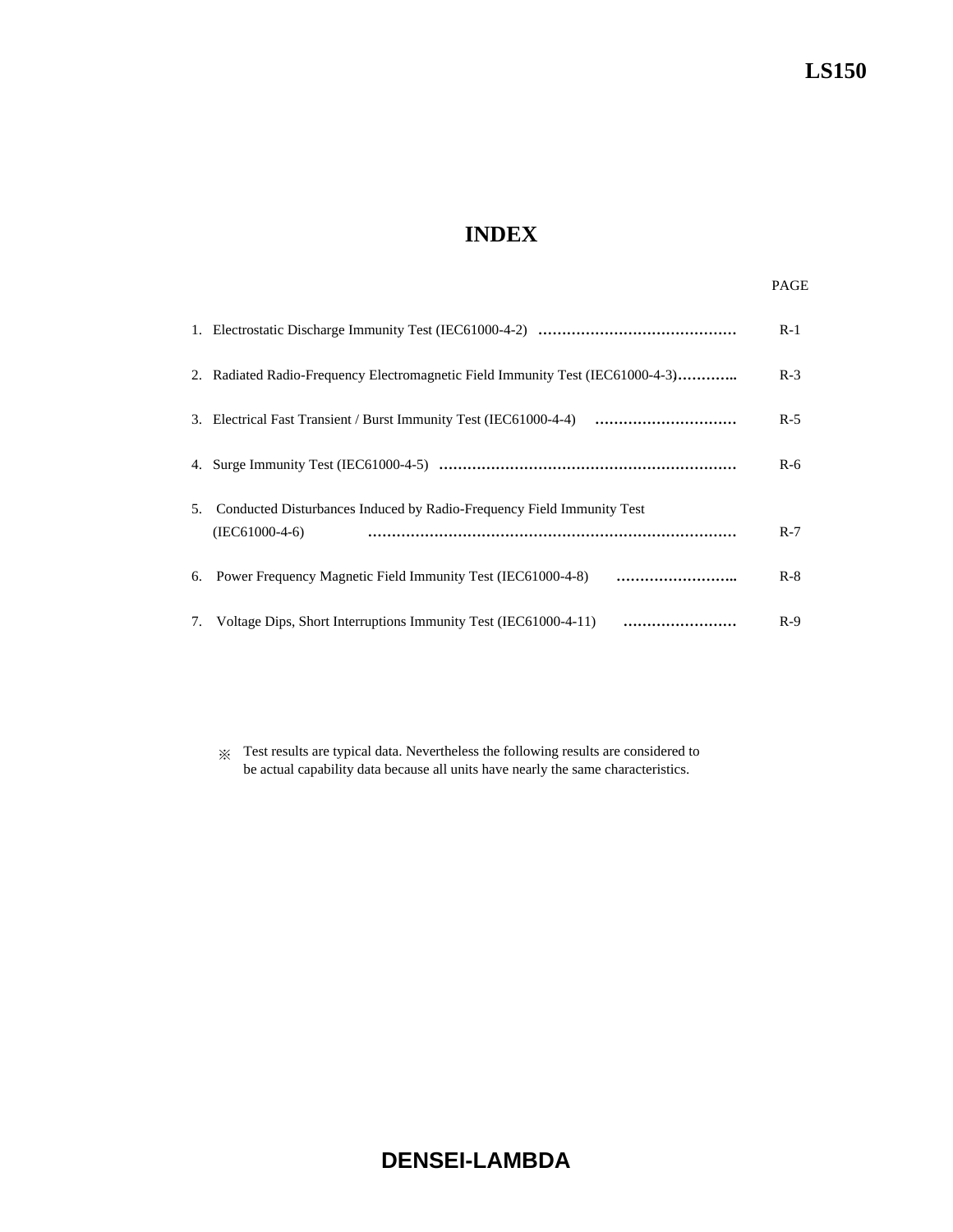# **1. Electrostatic Discharge Immunity Test (IEC61000-4-2)**

# **MODEL : LS150**

# **(1) Equipment Used**

| Electrostatic Discharge Simulator: |                      |             | <b>NSG435</b> | (SCHAFFNER)                 |                |                |  |  |
|------------------------------------|----------------------|-------------|---------------|-----------------------------|----------------|----------------|--|--|
| Discharge Resistance               |                      | ÷           | $330\Omega$   | Capacitor<br>$\ddot{\cdot}$ | 150pF          |                |  |  |
| (2) Test Conditions                |                      |             |               |                             |                |                |  |  |
| Input Voltage                      | ÷                    | $230$ VAC   |               | <b>Output Voltage</b>       | ÷              | Rated          |  |  |
| <b>Output Current</b>              | $\ddot{\phantom{a}}$ | 100%        |               | Polarity                    | $\ddot{\cdot}$ | $+$ , -        |  |  |
| Number of Tests                    | $\ddot{\phantom{a}}$ | 10 times    |               | <b>Ambient Temperature</b>  | $\ddot{\cdot}$ | $25^{\circ}$ C |  |  |
| Discharge Interval                 |                      | $>1$ Second |               |                             |                |                |  |  |

# **(3) Test Method and Device Test Point**

| <b>Contact Discharge</b> | FG, Case Screw                            |
|--------------------------|-------------------------------------------|
| Air Discharge            | Input and Output Terminal, FG, Case Screw |



# **(4) Acceptable Conditions**

- 1. Output voltage regulation not to exceed  $\pm 5\%$  of initial (before test) value during test.
- 2. Output voltage to be within regulation specification after the test.
- 3. Along with 1 and 2, no discharge of fire or smoke, as well as no output failure.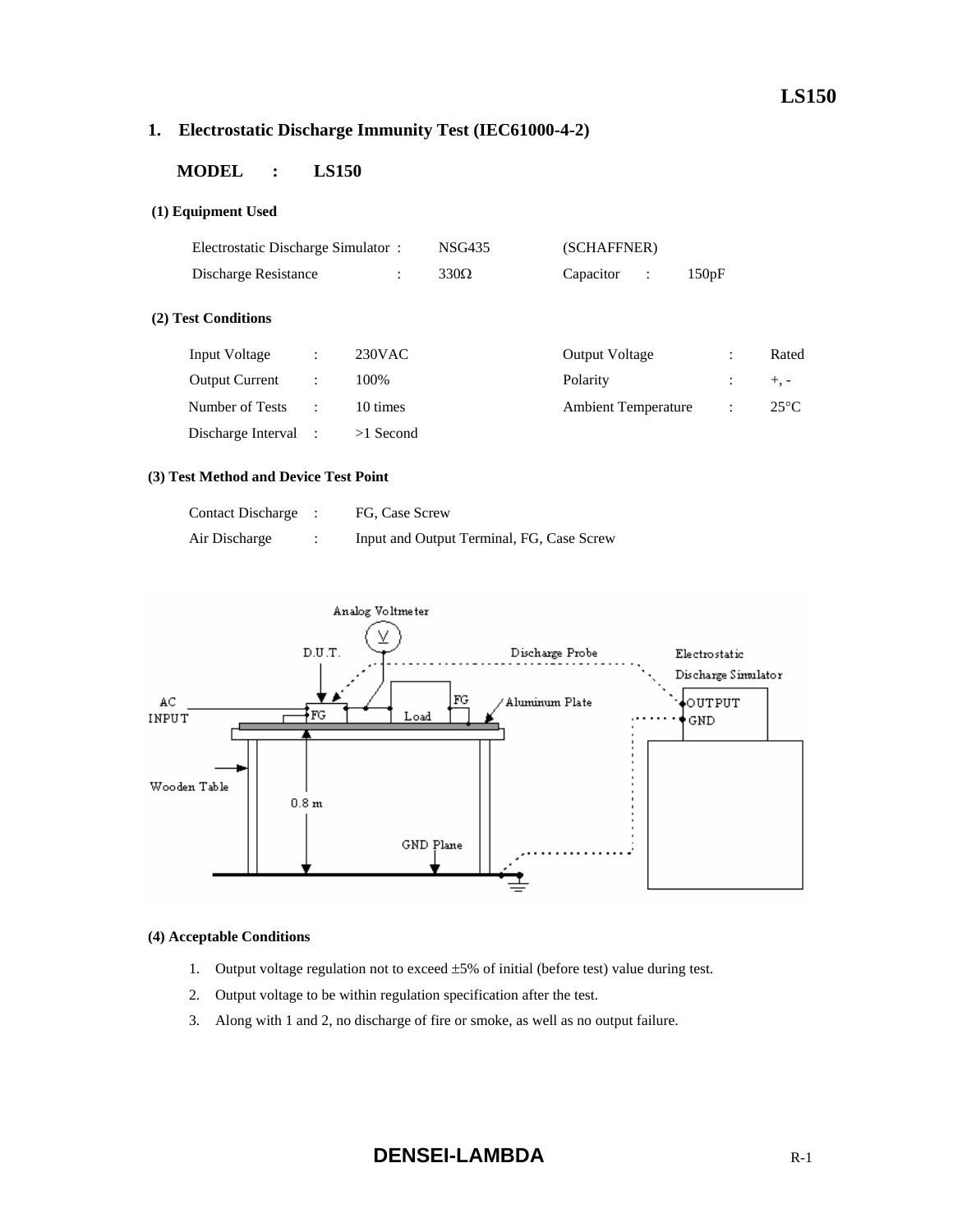# **(5) Test Results**

| <b>Contact Discharge</b><br>(kV | LS150-5     | Air Discharge<br>(kV) | LS150-5     |
|---------------------------------|-------------|-----------------------|-------------|
|                                 | <b>PASS</b> |                       | <b>PASS</b> |
|                                 | <b>PASS</b> |                       | <b>PASS</b> |
|                                 | <b>PASS</b> |                       | <b>PASS</b> |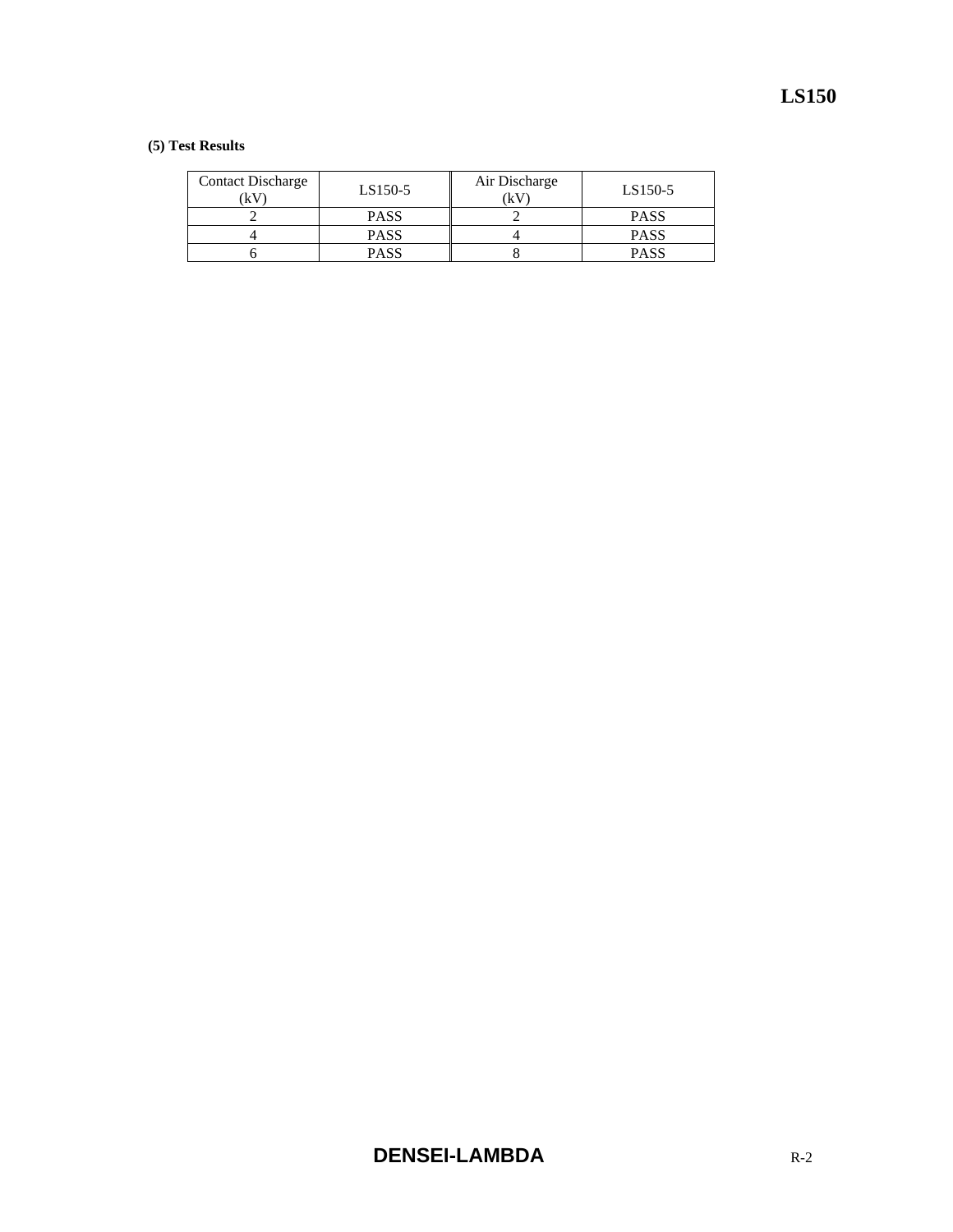# **2. Radiated Radio-Frequency Electromagnetic Field Immunity Test (IEC61000-4-3)**

# **MODEL : LS150**

# **(1) Equipment Used**

| R&S Signal Generator – SG1     | SMG             |
|--------------------------------|-----------------|
| AR Power Meter – PM2           | PM2002 & PH2006 |
| AR Isotropic Field Monitor     | <b>FM5004</b>   |
| AR Power Amplifier             | 1000L           |
| EMCO Biconical Antenna – B5    | 3109            |
| EMCO Log Periodic Antenna -L5: | 3146            |
| AR Directional Coupler – DC8   | DC6280          |
| Narda E-field Probe            | 8.3             |

# **(2) Test Conditions**

| Input Voltage              | $230$ VAC                          | <b>Output Voltage</b>      | : Rated                   |
|----------------------------|------------------------------------|----------------------------|---------------------------|
| <b>Output Current</b>      | 100%                               | Amplitude Modulated        | : 80%, 1kHz               |
| Electromagnetic Frequency: | $80~1000$ MHz                      | <b>Ambient Temperature</b> | : $25^{\circ}$ C          |
| Distance                   | 3.0 <sub>m</sub>                   | Wave Angle                 | : Horizontal and Vertical |
| Sweep Conditions           | 1.0% Step Up, 2.8 Seconds Hold     |                            |                           |
| Test Angle                 | Top/Bottom, Both Sides, Front/Back |                            |                           |

# **(3) Test Method**

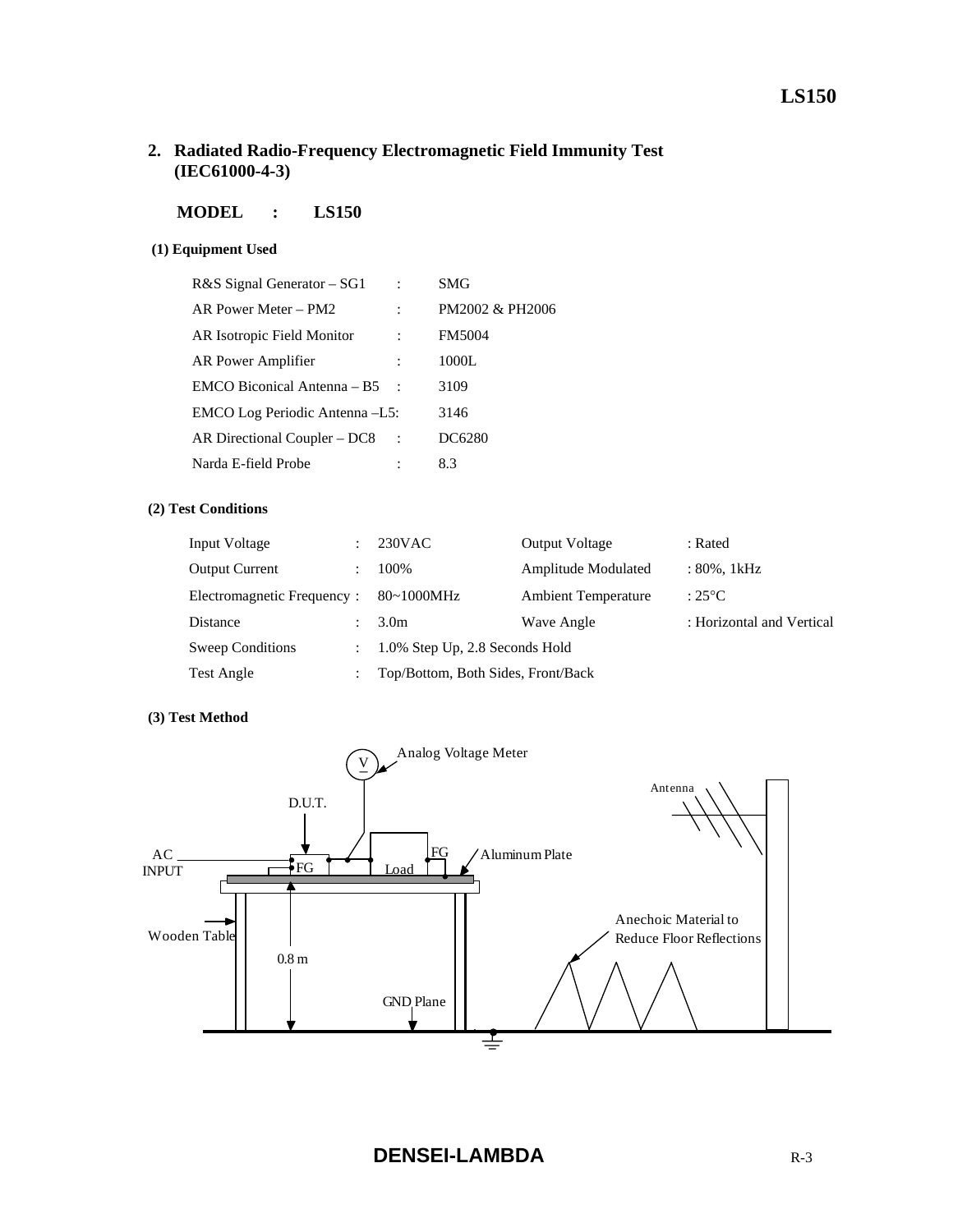# **(4) Acceptable Conditions**

- 1. Output voltage regulation not to exceed ±5% of initial (before test) value during test.
- 2. Output voltage to be within regulation specification after the test.
- 3. Along with 1 and 2, no discharge of fire or smoke, as well as no output failure.

# **(5) Test Results**

| Radiation Field Strength (V/m) | LS150-5     |
|--------------------------------|-------------|
|                                | <b>PASS</b> |
|                                | <b>PASS</b> |
|                                | <b>PASS</b> |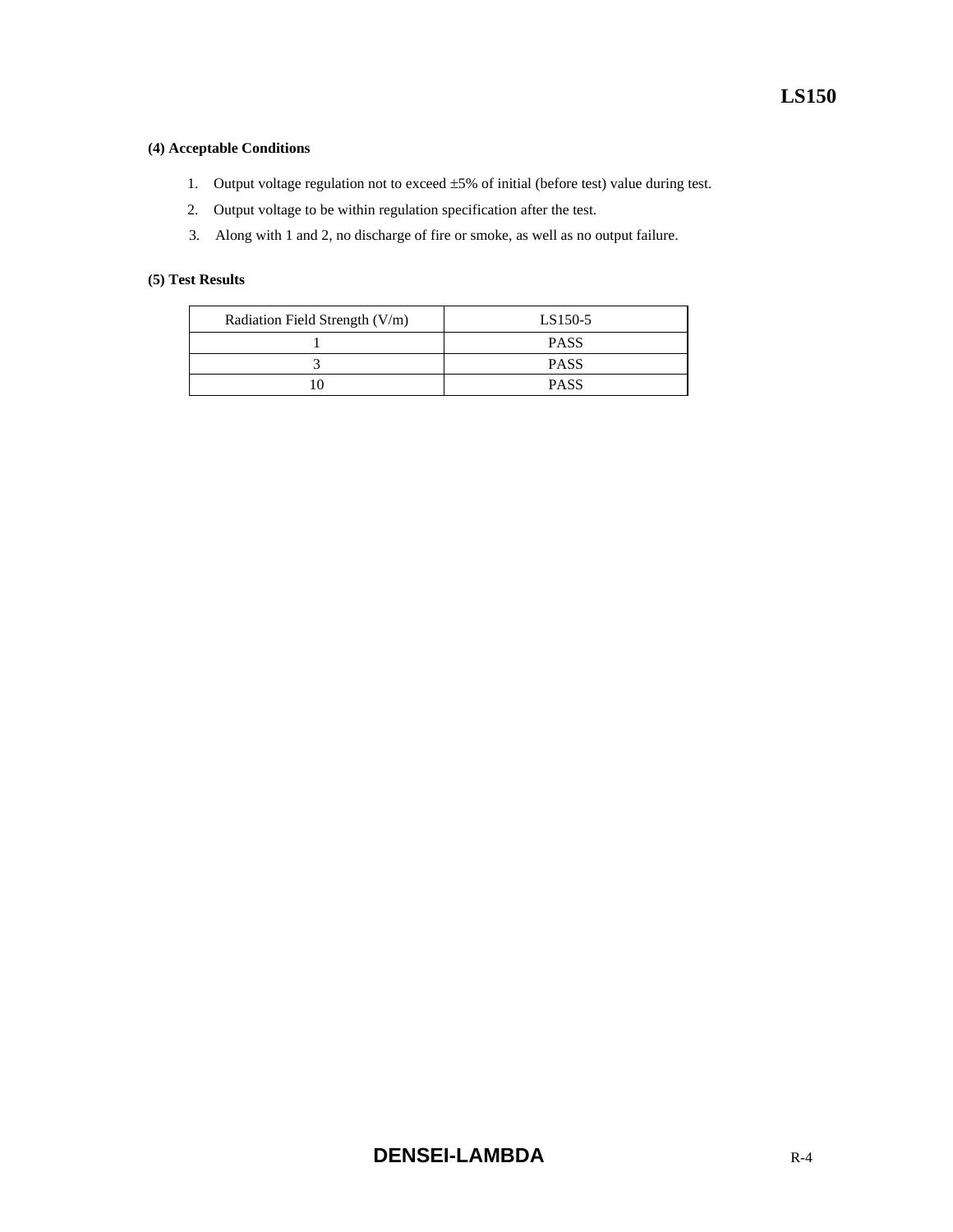# **3. Electrical Fast Transient / Burst Immunity Test (IEC61000-4-4)**

# **MODEL : LS150**

# **(1) Equipment Used**

EFT/B (Generator) : NSG-2025 (SCHAFFNER)

# **(2) Test Conditions**

| <b>Input Voltage</b>  | ÷ | $230$ VAC | <b>Output Voltage</b>      |                      | Rated         |
|-----------------------|---|-----------|----------------------------|----------------------|---------------|
| <b>Output Current</b> |   | 100%      | Polarity                   |                      | $+$ . $-$     |
| Number of Tests       |   | 3 times   | <b>Ambient Temperature</b> | $\ddot{\phantom{1}}$ | $25^{\circ}C$ |
| Test time             |   | l minute  |                            |                      |               |

# **(3) Test Method and Device Test Points**

```
 Apply to (N,L,FG), (NL), (N), (L), (FG)
```


#### **(4) Acceptable Conditions**

- 1. Output voltage regulation not to exceed ±5% of initial (before test) value during test.
- 2. Output voltage to be within regulation specification after the test.
- 3. Along with 1 and 2, no discharge of fire or smoke, as well as no output failure.

#### **(5) Test Results**

| Test Voltage (kV) | Repetition Rate (kHz) | LS150-5     |
|-------------------|-----------------------|-------------|
|                   |                       | <b>PASS</b> |
|                   |                       | PASS        |
|                   |                       | PASS        |

**4. Surge Immunity Test (IEC61000-4-5)**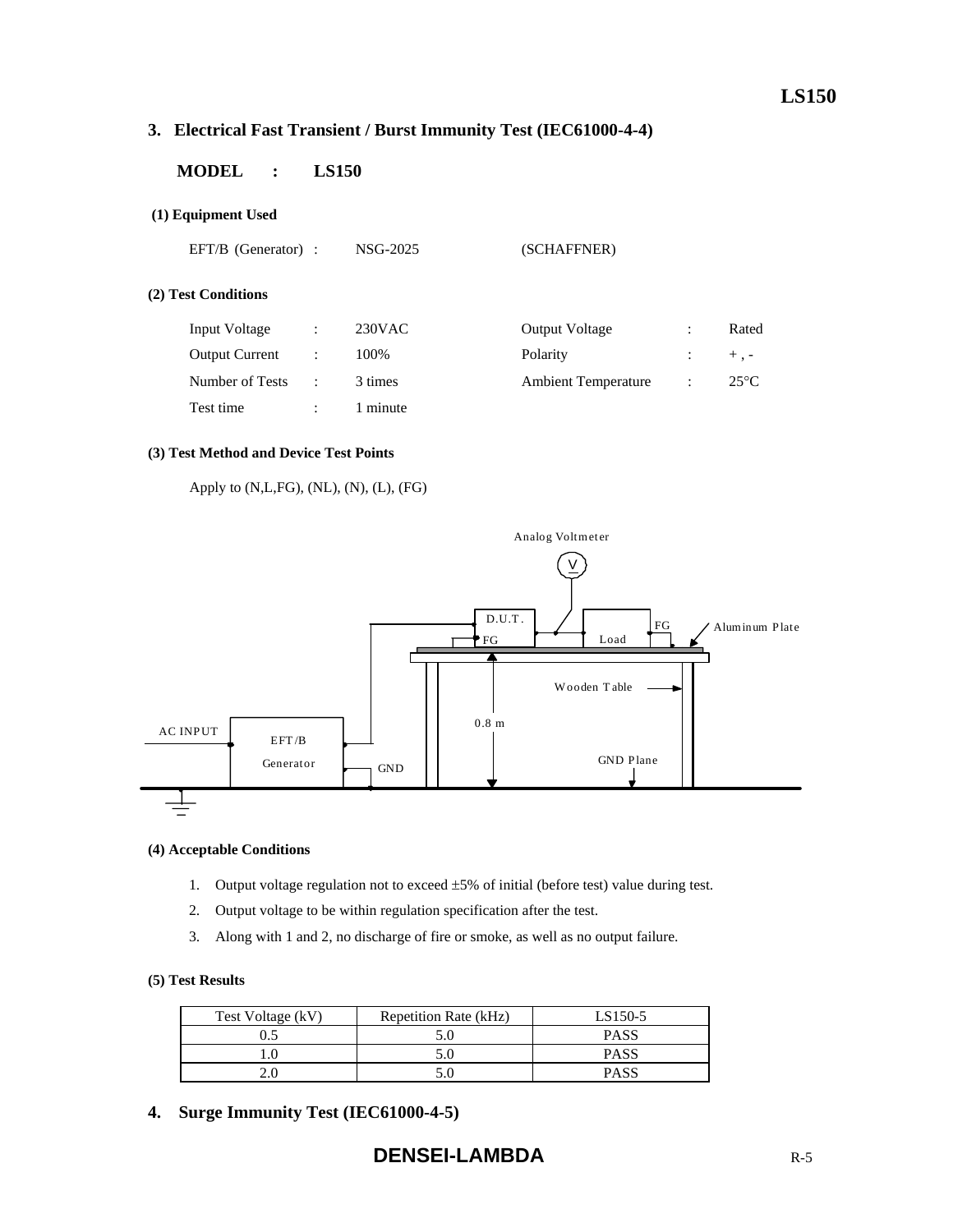# **MODEL : LS150**

| (1) Equipment Used            |                           |                               |     |                            |                      |                |                |
|-------------------------------|---------------------------|-------------------------------|-----|----------------------------|----------------------|----------------|----------------|
| <b>Impulse Network</b>        | $\mathbb{R}^{\mathbb{Z}}$ | <b>PNW2050</b>                |     |                            |                      |                |                |
| <b>Pulse Coupling Network</b> |                           | <b>CDN</b> 133                |     |                            |                      |                |                |
| Coupling Impedance            |                           | Common                        | 12W | Coupling Capacitance       | $\ddot{\phantom{a}}$ | Common         | $9 \mu F$      |
|                               |                           | Normal                        | 2w  |                            |                      | Normal         | $18\mu F$      |
| (2) Test Conditions           |                           |                               |     |                            |                      |                |                |
| <b>Input Voltage</b>          |                           | 230VAC<br>÷                   |     | <b>Output Voltage</b>      |                      | $\ddot{\cdot}$ | Rated          |
| <b>Output Current</b>         |                           | 100%<br>$\ddot{\cdot}$        |     | Number of Tests            |                      | $\ddot{\cdot}$ | 3 times        |
| Polarity                      |                           | $+$ , $-$<br>$\ddot{\cdot}$   |     | Mode                       |                      | $\ddot{\cdot}$ | Common, Normal |
| Phase                         |                           | $0, 90$ deg<br>$\ddot{\cdot}$ |     | <b>Ambient Temperature</b> |                      | $\ddot{\cdot}$ | $25^{\circ}$ C |

#### **(3) Test Method and Device Test Points**

Apply to Common mode (N-FG, L-FG) and Normal mode (N-L).



#### **(4) Acceptable Conditions**

- 1. Output voltage regulation not to exceed  $\pm 5\%$  of initial (before test) value during test.
- 2. Output voltage to be within regulation specification after the test.
- 3. Along with 1 and 2, no discharge of fire or smoke, as well as no output failure.

#### **(5) Test Results**

| Test Voltage (kV)<br>Common | $LS150-5$   | Test Voltage (kV)<br>Normal | LS150-5     |
|-----------------------------|-------------|-----------------------------|-------------|
|                             | <b>PASS</b> | 0.5                         | <b>PASS</b> |
|                             | <b>PASS</b> | LO.                         | <b>PASS</b> |
|                             | <b>PASS</b> | 2.0                         | <b>PASS</b> |
|                             | <b>PASS</b> | -                           | -           |

**5. Conducted Disturbances Induced by Radio-Frequency Field**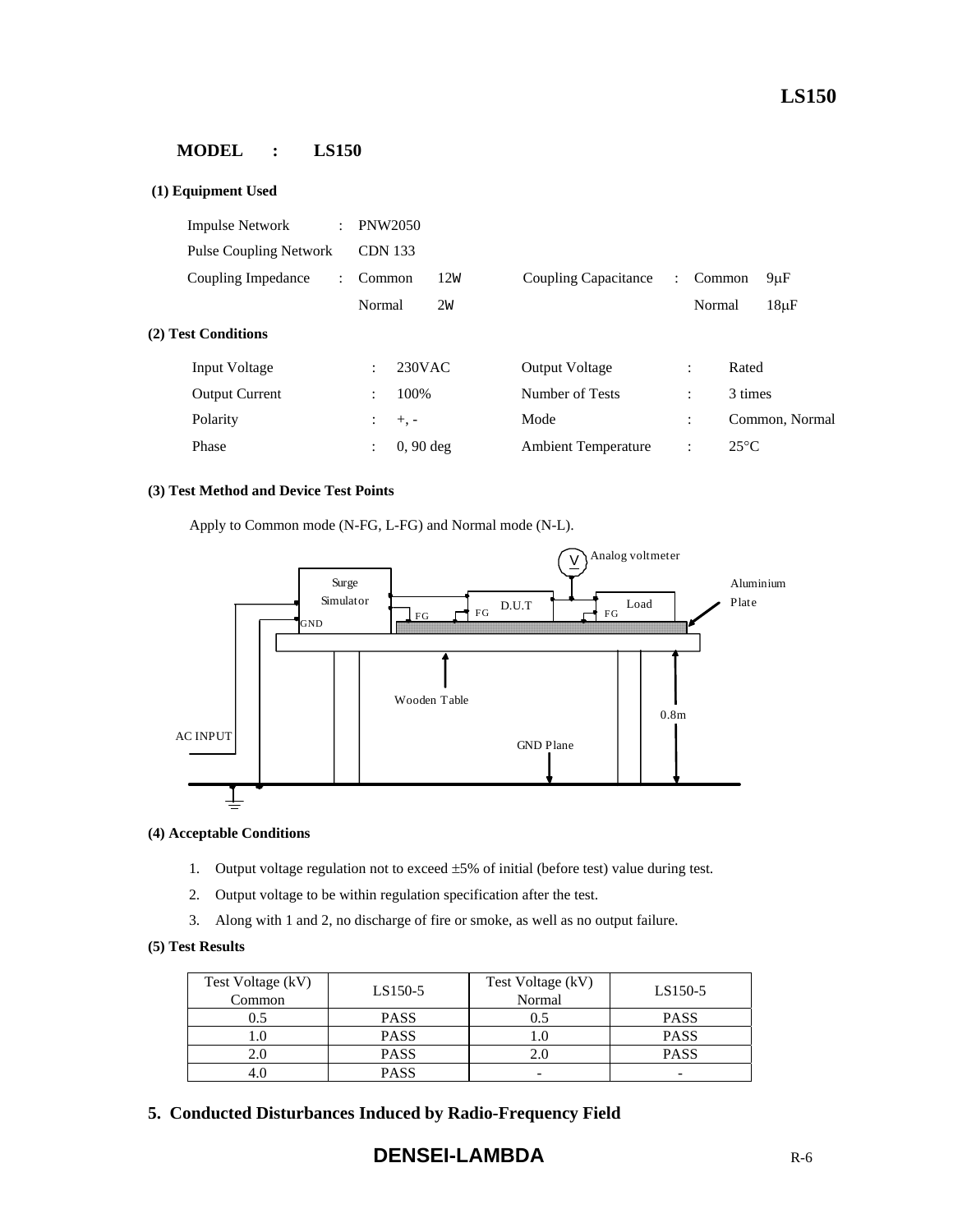# **Immunity Test (IEC61000-4-6)**

# **MODEL : LS150**

# **(1) Equipment Used**

| <b>Schaffner HF Generator</b>               | NSG2070-1      |
|---------------------------------------------|----------------|
| FCC Power Line Coupling Decoupling Network: | FCC-801-M3-16A |

### **(2) Test Conditions**

| Input Voltage              | $230$ VAC/50Hz                 | <b>Output Voltage</b>      | Rated        |
|----------------------------|--------------------------------|----------------------------|--------------|
| <b>Output Current</b>      | 100%                           | Electromagnetic Frequency: | 150kHz~80MHz |
| <b>Ambient Temperature</b> | $25^{\circ}$ C                 |                            |              |
| Sweep Conditions           | 1.0% Step Up, 2.8 Seconds Hold |                            |              |
|                            |                                |                            |              |

# **(3) Test Method**



## **(4) Acceptable Conditions**

- 1. Output voltage regulation not to exceed ±5% of initial (before test) value during test.
- 2. Output voltage to be within regulation specification after the test.
- 3. Along with 1 and 2, no discharge of fire or smoke, as well as no output failure.

# **(5) Test Results**

| Test Voltage (V) | LS150-5     |
|------------------|-------------|
|                  | <b>PASS</b> |
|                  | <b>PASS</b> |
| 10               | <b>PASS</b> |

**6. Power Frequency Magnetic Field Immunity Test (IEC61000-4-8)** 

# **DENSEI-LAMBDA** R-7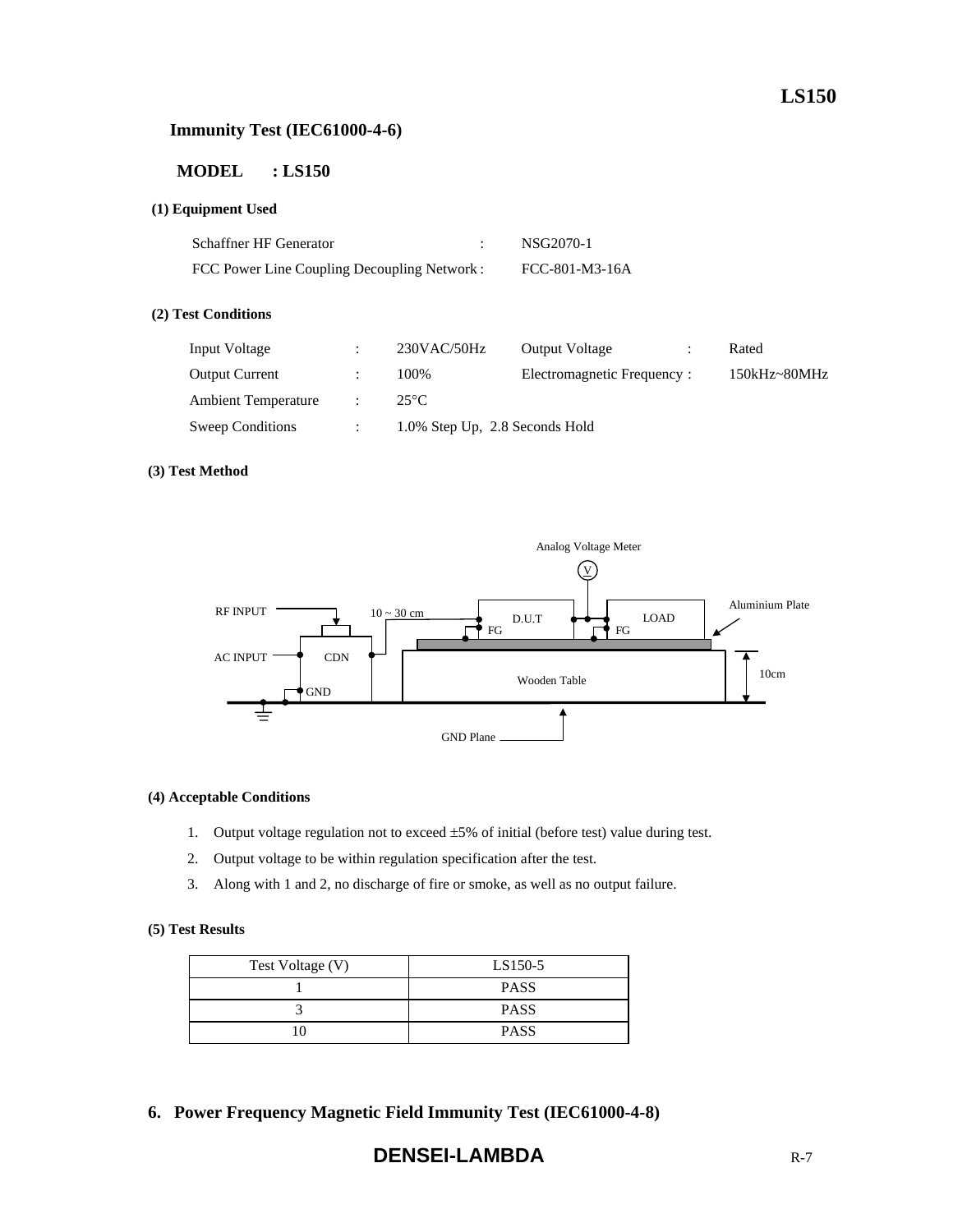# **MODEL : LS150**

# **(1) Equipment Used**

| Schaffner Immunity Tester – BEST1  | <b>BEST EMC</b> |
|------------------------------------|-----------------|
| Schaffner Magnetic Field Generator | INA 702         |

# **(2) Test Conditions**

| Input Voltage         | $230$ VAC                   | <b>Output Voltage</b>      | Rated          |
|-----------------------|-----------------------------|----------------------------|----------------|
| <b>Output Current</b> | 100%                        | <b>Magnetic Frequency</b>  | 50 Hz          |
| Test Time             | $> 10$ sec (Each direction) | <b>Ambient Temperature</b> | $25^{\circ}$ C |
| Direction             | X, Y, Z                     |                            |                |

## **(3) Test Method and Device Test Point**



#### **(4) Acceptable Conditions**

- 1. Output voltage regulation not to exceed  $\pm 5\%$  of initial (before test) value during test.
- 2. Output voltage to be within output voltage regulation specification after the test.
- 3. Along with 1 and 2, no discharge of fire or smoke, as well as no output failure.

# **(5) Test Result**

| Magnetic Field Strength $(A/m)$ | LS150-5     |
|---------------------------------|-------------|
|                                 | <b>PASS</b> |
|                                 | <b>PASS</b> |
|                                 | <b>PASS</b> |
|                                 | <b>PASS</b> |